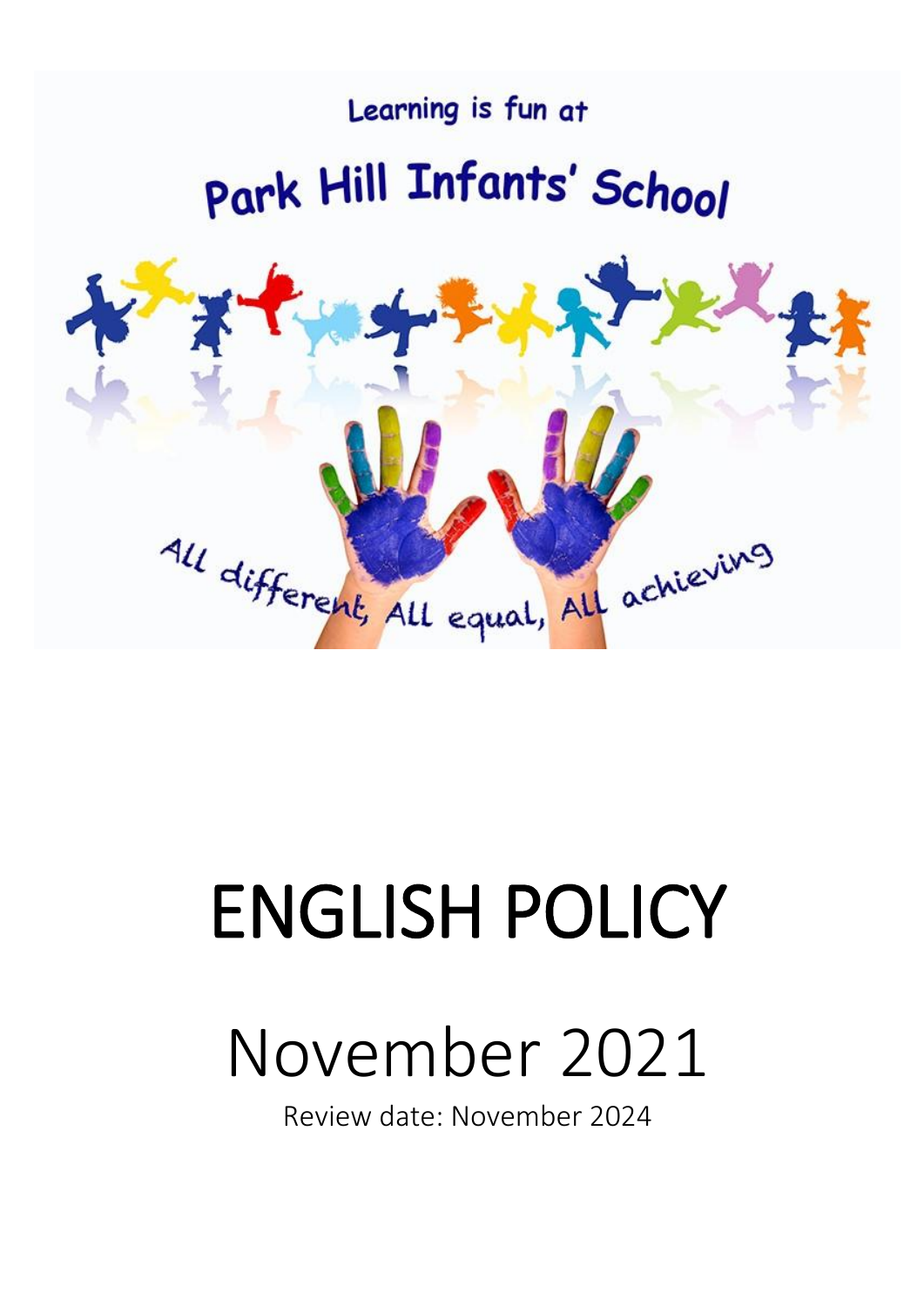# Version Control

| Version | Date             | <b>Notes</b>                                               |
|---------|------------------|------------------------------------------------------------|
|         | November 2017    | <b>Original Policy</b>                                     |
| 1.1     | October 2019     | Policy updated by C Clarkson                               |
|         | February 2020    |                                                            |
|         | <b>July 2020</b> | Approved at FGB                                            |
| 1.2     | October 2021     | Policy updated by C Clarkson                               |
|         |                  | - Updates to Early Years Foundation Stage (EYFS) statutory |
|         |                  | framework changes                                          |
|         | November 2021    | Approved at Progress and Attainment Committee              |
|         |                  | 15.11.21                                                   |

*(To be read in conjunction with our policies on other subjects, Early Years Foundation Stage and English as an Additional Language; this policy also contains, specifically, our policy statement about the teaching of early reading – see Section 5.)* 

# Aims and objectives:

The English curriculum develops children's ability to listen, speak, read and write for a wide range of purposes, including the communication of their ideas, opinions and feelings. Children are enabled to express themselves creatively and imaginatively as they become enthusiastic and critical readers of stories, poetry and drama, as well as of non-fiction and media texts. Children gain an understanding of how language works by looking at its patterns, structures and origins. Children use their knowledge, skills and understanding in speaking and writing across a range of different situations and across the breadth of the Curriculum.

Our objectives in the teaching of English are:

- For all groups of pupils to be able to read, write and communicate coherently, enabling them to succeed as a member of modern day society;
- To equip all pupils with an effective command of spoken and written English which will support them to access learning across the rest of the curriculum and future education;
- For all pupils to develop a love of reading and literature which will continue to develop and enhance their independence and cultural capital;
- to equip all pupils with a deep phonic knowledge and comprehension skills to enable them to be confident and independent readers, developing their understanding of meaning conveyed at word, sentence and whole text level;
- for children to become reflective readers, through contact with a wide range of different types of material, including challenging and substantial texts;
- to encourage children to listen with concentration, in order to identify main points, and appropriate detail, of what they have heard;
- to show children how to adapt their speech to a wide range of circumstances and demands;
- to foster the enjoyment of writing for a wide range of meaningful purposes, and to develop a recognition of its value and purpose;
- to develop understanding of English grammar and the effective use of Standard English;
- to confidently spell all common exception words as set out in the National curriculum and independently extend their vocabulary through the use of dictionaries and thesauruses;
- to develop skills in planning, drafting, evaluating and editing their writing;
- to develop effective handwriting skills, including forming joined writing;
- to engender in children a love of literature and an appreciation of our literary heritage;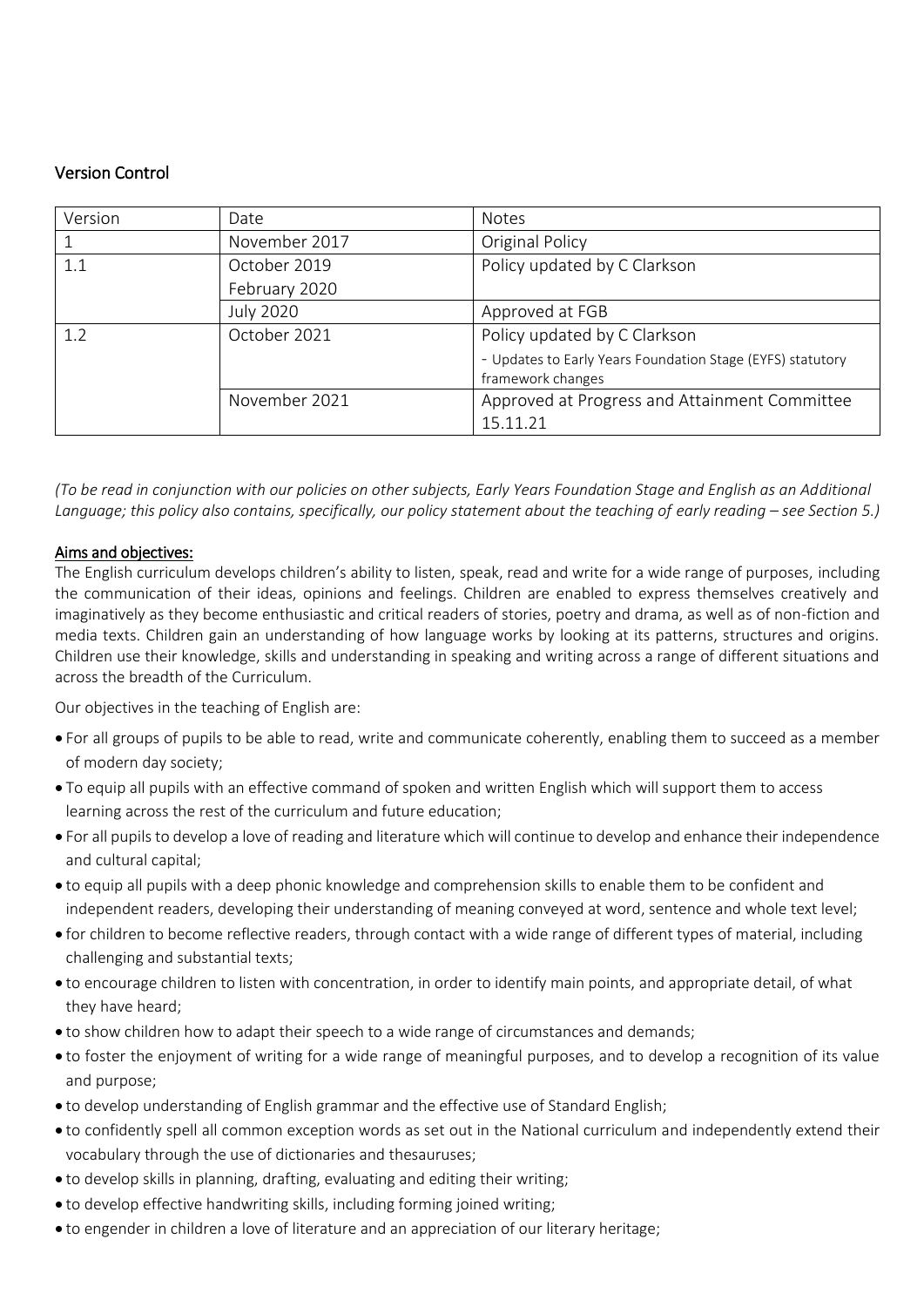#### Teaching and learning:

We use a variety of teaching and learning approaches in our English lessons, and develop these in accordance with the objectives outlined in the Early years foundation stage (EYFS) statutory framework (2021) and the National Curriculum (2014) for English. Our principal aim is to develop children's knowledge, skills, and understanding in relation to English language and literature. Pupils have a substantial session each day which focus specifically on the development of literacy skills, for example; engaging in a purposeful whole-class writing activity, a whole-class focused word or sentence analysis activity, or a whole class drama focus and presentation. Whilst there is a high proportion of whole-class and group teaching, the independent activities also provide opportunities for talk and collaboration, whilst embedding and enhancing pupils' learning. They have the opportunity to experience a wide range of high quality, engaging texts, and to support their work with a variety of resources, such as word banks, phonic GPC resources, dictionaries and thesauruses. Children often use computing in English sessions where it enhances their learning, such as when using multimedia resources to study how words and images are combined to convey meaning. Wherever possible, we encourage children to use and apply their English learning in other areas of the curriculum, and will use incidental opportunities to teach and reinforce literacy skills in other subject areas, particularly involving speaking, listening and written work for recording.

In all classes, children have a wide range of abilities, and we seek to provide suitable learning opportunities for all children by matching the challenge of the task to the ability of the child. We achieve this through a range of strategies. In some lessons, we use differentiated group work, while in others, we ask children to work from the same starting point before moving on to develop their own ideas. We use teaching assistants to support children of all abilities, and to enable work to be matched to the needs of individuals. Children are encouraged to choose their daily activities based on our whole school 'Hot, Spicy and Sizzling' challenge system and are taught to independently extend their own understanding and develop an intrinsic love for learning.

#### English curriculum planning:

English is a core subject in the National Curriculum. We use a broad range of resources, books and websites, as the basis for implementing the statutory requirements of the Programme of Study for English as stated in the National Curriculum.

We carry out curriculum planning in English, in three phases (long-term, medium-term and short-term). The National Curriculum 2014, details the statutory long-term teaching objectives. These are then distributed across the year groups by the English Leader to ensure clear progression and development of knowledge and skills. Focus 'teaching texts' are carefully chosen alongside these objectives to fit effectively with the current topic and context for learning for each year group each half term.

Our medium-term plans give details of the main teaching objectives for each half term. Teaching sequences are developed by the English leader (in the form of half termly 'text webs') in liaison with each Year Group teaching team, and encompass a range of schemes and strategies, incorporating and adapting the '*CLPE: Power of Reading'*, and *'Pie Corbett: Talk for Writing'* concepts. These plans define the content and genre of what we teach over a half term unit, and ensure an appropriate balance, range and distribution of work across each term. The subject leader is responsible for overseeing and reviewing these plans and ensuring a good balance between opportunities for speaking and listening, drama, writing, reading, phonics, grammar, spelling and handwriting.

Class teachers complete a weekly (short-term) plan for the teaching of English. This lists the specific learning objectives and expected outcomes for each lesson, giving details, ideas and strategies outlining how the lessons are to be taught. It also includes details of what each group of children will be learning and their differentiated challenges. The class teacher keeps these individual plans and uses them as a working document which is reviewed, adapted and evaluated on a daily basis. The class teacher and subject leader discuss and feedback to each other on the overall effectiveness of planning on a regular, informal basis.

We plan the activities so that they build on the children's prior learning, while ensuring progression in the schemes of work, so that there is an increasing challenge for the children as they move up through the school.

# The Early Years Foundation Stage:

We teach literacy skills in our Reception year as an integral part of the EYFS curriculum. Progressive skill development is outlined in Communication, Language and Literacy (CLL), one of the six '*Areas of Learning'* in the EYFS curriculum. In particular, in the EYFS, the CLL curriculum cannot be covered in isolation from the other five areas of learning. Opportunities to practise literacy skills, for example, reading labels, responding to written instructions, markmaking and early writing as part of play-based learning will be provided throughout the learning environment in the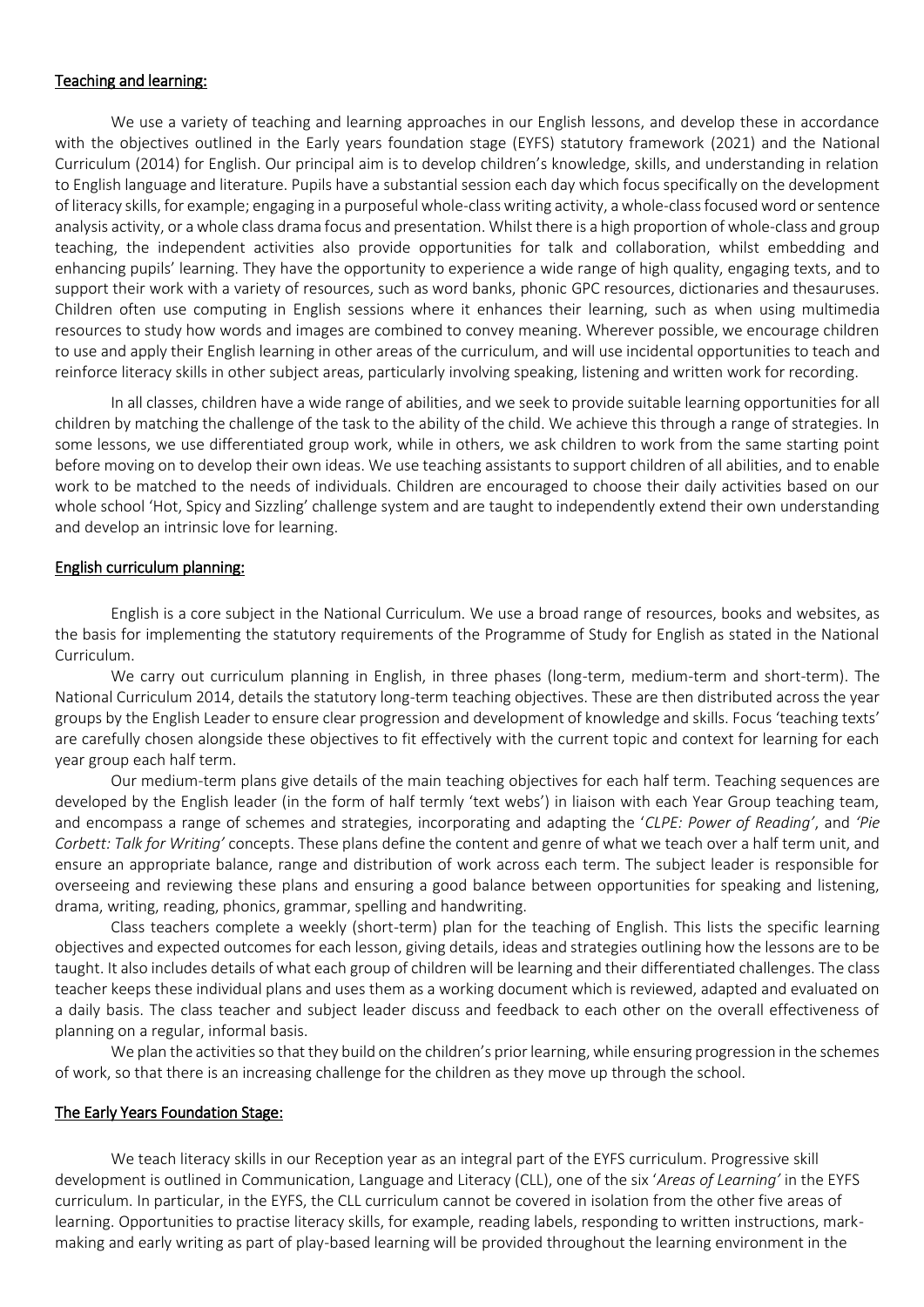Reception classroom and outdoor area. Children have a discrete, daily phonics lesson as a crucial element in developing their early reading and writing skills.

We plan the teaching and development of English to the objectives set out in the Early Learning Goals, which underpin the curriculum planning for children aged 0 to 5. We give all children the opportunity to talk and communicate in a widening range of situations, to respond to adults and to each other, to listen carefully, and to practise and extend their vocabulary and communication skills. They have the opportunity to explore words and texts, to enjoy them, to learn about them, and to use them in various situations.

#### Reading Policy:

The teaching of reading and children's acquisition of reading skills is the bedrock of our English curriculum. Becoming an effective and proficient reader is the gateway to learning for our children, and success in most other subjects of the curriculum is dependent upon learning to read well and independently.

Children begin to develop pre-reading skills involving, for example, the ability to visually focus, to concentrate for increasingly sustained periods, to distinguish between visual shapes and to notice similarities, and to begin to understand that pictures, symbols and print can convey meaning, from the very youngest age.

In the Early Years Foundation Stage, we aim to give children continuous experience of the medium of print and text through all their learning experiences and across all Areas of Learning in the EYFS curriculum. The environment is rich with appropriate text: labels, captions, simple instructions, names, alphabet prompts and children's own mark-making. Adults continuously model reading in the learning environment, embedding in children's understanding the idea that print conveys meaning and is invaluable to us in our lives. Children are taught from the youngest age to value and care for books, to understand their structure, to handle them appropriately and to enjoy sharing them with each other.

We believe that an understanding and knowledge of phonics, the relationship between graphemes (letters or groups of letters) and phonemes (the 44 constituent sounds of spoken English) is essential as children learn to read. Children's ability to phonetically 'decode' letters and words into oral sounds is continuously assessed throughout the EYFS and Key Stage 1, in order that the next steps in children's knowledge of phonics can be effectively planned and taught. All children have a daily phonic session to support their development of reading, following the '*Letters and Sounds'* programme of progressive, structured phonics. There is a statutory Phonics Screening Check, during the Summer term of Year One for all children. Children who have not successfully met the benchmark score in Year One are required to retake a second Phonics Screening Check in the Summer term of Year Two.

However, children cannot learn to be skilled readers through phonics alone. We teach children to use a wide range of clues in tackling unfamiliar words and phrases in their reading: whole word recognition, picture clues, contextual clues based on the meaning of the text and grammatical correctness.

Our main reading scheme in our school is '*Collins Big Cat for Letters and Sounds'*. Alongside following and reading books from this scheme progressively which match each pupils' current phonic ability, we believe in providing opportunities for children to read 'real texts' of an appropriate level of difficulty. For this reason, all of our reading books, (fiction and non-fiction) are colour-banded to indicate their level of difficulty, in the EYFS and Key Stage 1. The majority of our colour-banded reading books are banded according to Phonic phase and will state the phonic phases which they cover.

Children become avid readers through developing a love of books and through reading being made fun by teachers and other adults, providing excitement and inspiring the imagination. The way in which we base English sessions around a text models to the children how to ask questions and comprehend what they read. Parents and carers have a key role to play in helping to promote a love of books and reading at home, and we regard sharing books and support for reading to be one of the most important aspects of 'home school learning' which parents can provide.

All our classrooms have dedicated reading areas or 'Book Corners', which we aim to make comfortable and inviting, and in which teachers ensure there is a range of stimulating and attractive books and other reading material. We display and promote books throughout our school and classrooms, including our well stocked learning library. Each class visits our library during flexible weekly sessions in order to access a range of texts including newspapers, comics, magazines, audio books, play scripts and poetry. All children have frequent and regular access to books in their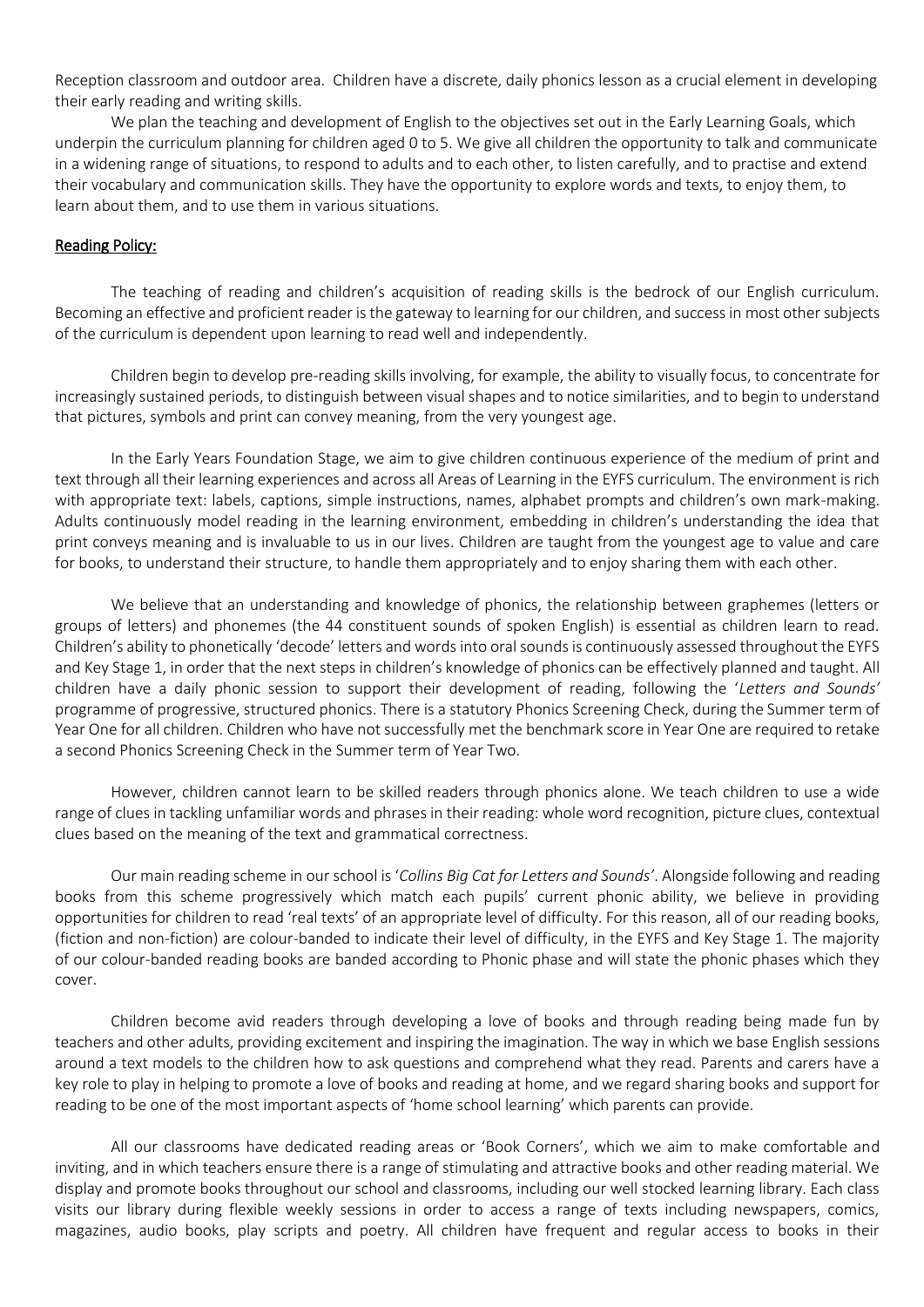classrooms, both for free choice of reading material and to do book-based research in order to support their learning across the curriculum.

Reading pervades the curriculum and children have continuous opportunities to develop their reading skills, whatever the area of learning. Alongside this, classes have daily sessions of Guided Reading ('*Book Club'*) which begin from the Spring term in EYFS. This incorporates a reading rotation during which they engage in: independent reading, one to one reading with an adult based upon their individual reading target, or are taught in a group by the teacher or a teaching assistant where the children collaboratively read and 'dissect' books with the teacher, giving opinions, and answering and asking questions about what they have read. During these *'Book Club'* sessions, the shared texts are purposefully chosen at a higher reading challenge level, in order for the teacher to direct and teaching specific next step reading skills. Children are questioned and prompted using higher level thinking skills which probe the use of inference and deduction to understand meaning. These daily sessions are also teachers time to assess children's reading and to plan which skills they need to develop next using the objectives from the National Curriculum and assessment framework. All children have the opportunity to read aloud regularly, to an adult, and we encourage parents and carers to support this activity at home at least twice a week.

#### English and Inclusion:

All children, whatever their ability and individual needs, have a basic entitlement to be taught essential literacy skills, and to have the opportunity to develop those skills to the best of their ability. English forms part of the school curriculum policy to provide a broad and balanced education to all children. Through our teaching of literacy skills, we provide learning opportunities that enable all pupils to make good progress. We strive hard to meet the needs of those pupils with special educational needs, those with disabilities, those with special talents, and those learning English as an additional language, and we take all reasonable steps to achieve this. For further details, see separate policies on: Special Educational Needs; Disability Discrimination; Gifted and Talented Children; English as an Additional Language (EAL).

When progress falls significantly outside the expected range, the pupil may have special educational needs. Our assessment process looks at a range of factors – classroom organisation, teaching materials, teaching style, and differentiation – so that we can take some additional or different action to enable the child to learn more effectively. Assessment against the National Curriculum allows us to consider each child's attainment and progress against the national standard. This ensures that our teaching is matched to the child's needs.

For some children who require SEND support, additional provision will be based on a pupil's Individual Education Plan (IEP), where appropriate, for children with special educational needs. Depending on the pupil's needs, the Provision map may include specific targets relating to English. This is evidenced through provision maps and in some cases an EHCP.P

Adults provide support for English through:

- individualised guided writing and reading;
- differentiated texts that children can more easily read and understand;
- visual prompts and written materials in different formats;
- physical resources such as pencil grips and over lays;
- I Pads, computers, recordable devices and other technological aids;
- alternative communication such as signs and symbols;
- word banks and phonic banks:
- translation and amanuensis.

#### Contribution of English to teaching in other curriculum areas:

The literacy skills that children develop are linked to, and applied in every area of our curriculum. The children's skills in reading, writing, speaking and listening enable them to communicate and express themselves in all areas of their work at school.

#### Mathematics and Science:

The teaching of English contributes significantly to children's mathematical understanding, in a variety of ways. Children in the EYFS develop their understanding of number, pattern, shape and space by talking about these matters with adults and other children. Children in Key Stage 1 meet stories and rhymes that involve counting, pattern spotting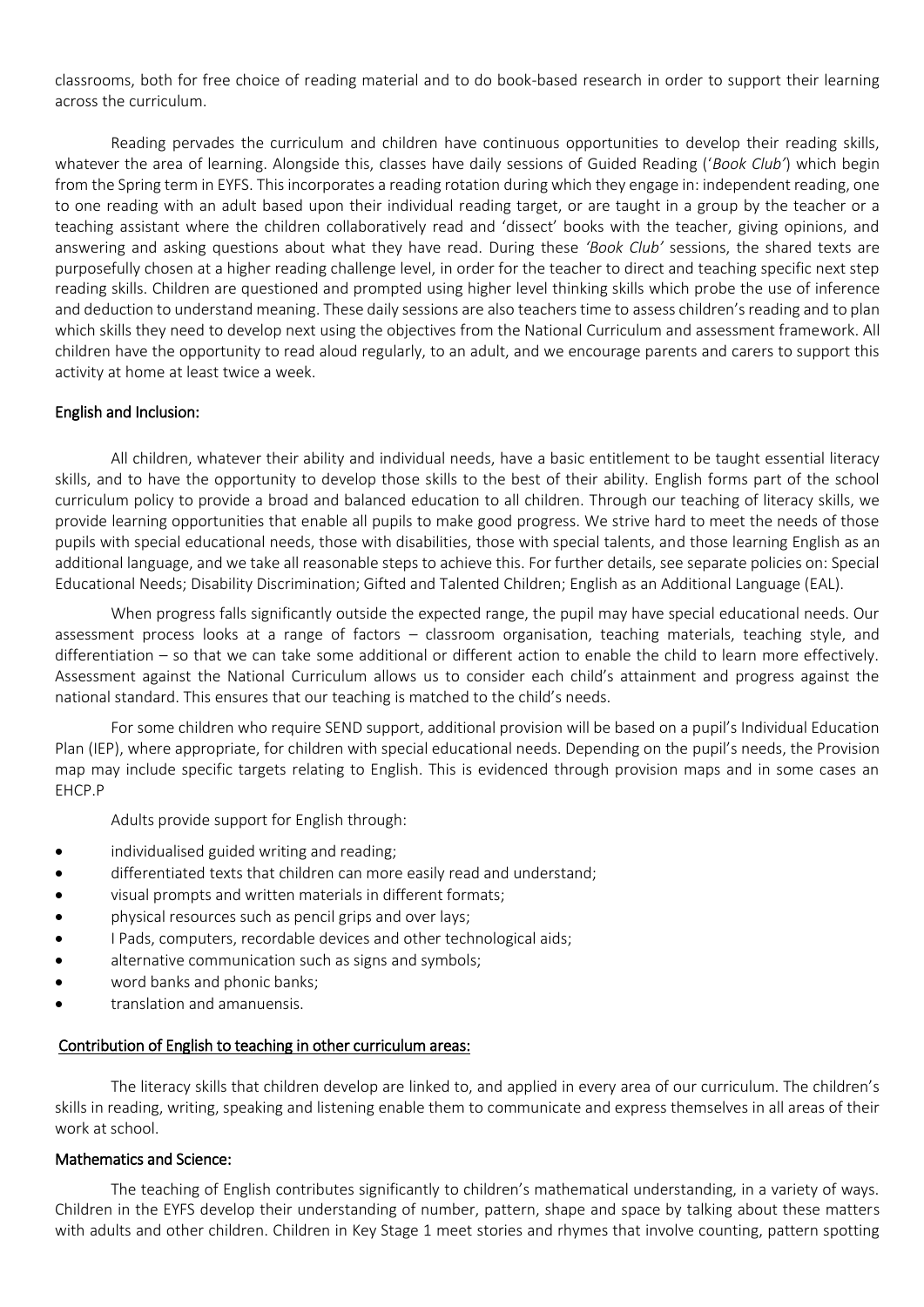and sequencing. They explain and present their work to others during review and plenary sessions, and they communicate mathematically through the developing use of precise mathematical language.

#### History, Geography and Religious Education (RE):

While these humanities subjects involve significant subject specific knowledge, skills and conceptual understanding, the medium for researching, learning about and communicating is, of course, the English language. Pupils will constantly call upon and develop their literacy skills in finding information, ordering and making sense of what they have learned and communicating it in writing and orally.

#### Art and Design Technology:

Art is often used as a visual prompt in English sessions as a starting point to engage and develop their ideas creatively. Children may use art to express their opinions and understanding of different texts. When children learn about the lives of famous artists they will use their reading and research skills and writing skills to create written reports and captions. The children use their analysing and debating skills to evaluate products and use their language skills to explain their ideas and processes sequentially.

#### Personal, Social and Health Education (PSHE) and Citizenship:

The teaching of English contributes to the teaching of PSHE and citizenship by encouraging children to take part in class and group discussions on topical issues. Older children also research, debate and write about topical social problems and events. They discuss lifestyle choices, and meet and talk with visitors who work within the school community.

#### Spiritual, Moral, Social and Cultural Development:

The teaching of literacy skills enables our children to offer critical responses to the moral questions they meet in their life, both within and outside school. Their understanding and appreciation of a range of texts bring them into contact with their own literary heritage and with texts from a diverse range of cultures. The organisation of our lessons and break times allows children to work and play together, giving them the chance to use their speaking and listening skills in developing social collaboration and understanding.

#### Computing:

The selective use of computer software, with clear learning objectives, will promote, enhance and support the teaching of English at word, sentence and text levels. It also offers ways of developing learning which are not always possible with conventional methods, for example, through individualised interactive learning. Software is used to support independent reading such as identifying graphemes using a key board, and writing (predictive word processors, word banks and spell checkers). A range of software is used to develop specific grammatical and spelling skills. Pupils frequently use word processing facilities to record and edit their writing, and have access to I pads and computers in the classroom, as well as regular access to the Computing suite.

#### **Assessment**

Teachers assess children's work in English in a range of ways. Daily assessments are made by teachers as part of every lesson to help them to adjust their daily plans and these are noted after every session. They match these shortterm assessments closely to the half termly learning objectives. Written or verbal feedback is given to help guide children's progress. Children are encouraged to review their work and make self-assessments about how they can improve their own work, including through the 'bubble and block' system. Teachers also use colour coding systems in writing books when assessing pupil's outcomes in order to monitor progress and ensure that pupil's stay 'on track' to meet their potential. The children each have an individual writing and reading target to which they work towards. This is reviewed by the teacher and evidence is found to meet the objective.

Teachers make formal termly assessments and use these to assess progress against year group and national targets developed by the English Leader through *Development Matters*, the *National Curriculum*, and the *KS1 Teacher Assessment Framework.* With the help of these long-term assessments, they are able to set targets for the next term and/ or school year, and to summarise the progress of each child before discussing it with the child's parents or carers. The next teacher and year group team then uses these long-term assessments as the planning basis for the new school year. These long-term assessments are based on teacher assessments, supported by national assessment guidelines. Pupils participate in the Year One Phonics screening tests, and the national SATS at the end of Year Two.

The English leader and assessment leader keep samples of children's work in a moderation portfolio. These demonstrate what the expected level of attainment is in English in each year of the school. Teachers meet regularly to moderate assessments across a range of writing and other activities to ensure that our teacher assessments are accurate